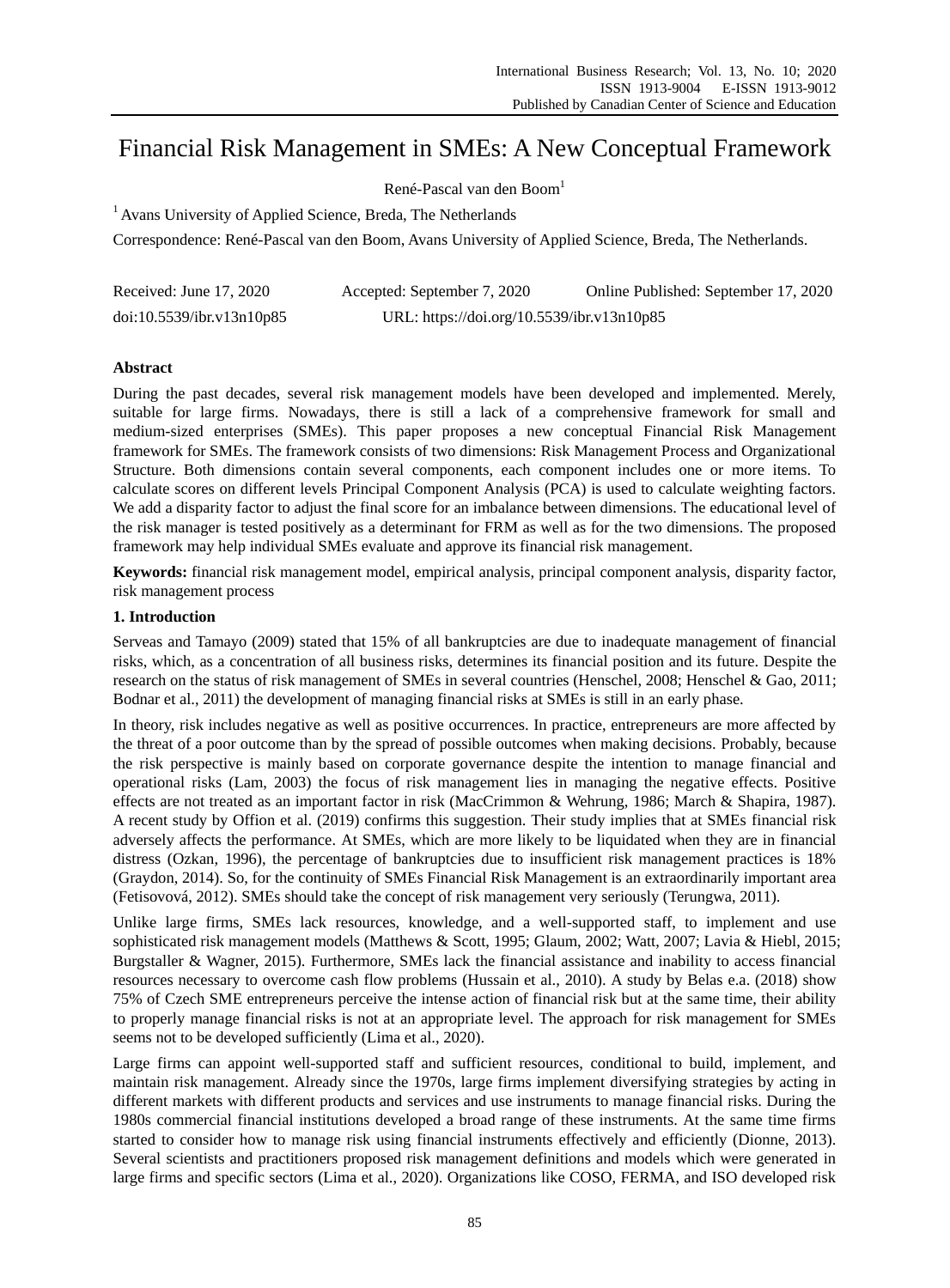management models to construct, describe, analyze, and evaluate internal risk management (Hillson, 1997; Monda & Giorgino, 2013). Yet, the use of these risk models, even when processes were sensible and sophisticated, are still poorly executed (Brunnermeier et al., 2009). Research by Gaudenzi and Borghesi (2006) showed that most risk management models, including ERM, appear to be fragmented instead of the promised holistic approach. Risk management practices of the majority of organizations can be described as weak and inadequate (Spedding & Rose, 2007). Moreover, in general, organizations lack an effective risk management process to incorporate risk-based thinking in strategies as well as in operations (Servaes & Tamayo, 2009). At SMEs, risk management is concentrated at the board's level and executed in a rudimentary way (Henschel, 2006). As a result of an entrepreneur's interpretation and the ability to manage the risks, SMEs put more effort in establishing networks, like strategic alliances, to manage the effects of negative external developments (Kim & Vonortas, 2014). In general, smaller firms put less effort into identifying, assessing, and monitoring risks (Brustbauer, 2016). Academic research should be aiming to construct models for SMEs to improve the risk management process (Falkner and Hiebl, 2015).

The purpose of this particular paper is to provide a stylized FRM framework specifically for SMEs which can be used to calculate Financial Risk Management scores at certain levels. Based on this primary objective, our proposed framework is developed to evaluate and improve financial risk management at individual SMES by measuring and comparing the scores at certain levels. Our framework consists of two dimensions, seven components, and 15 items. The next section presents the outcome of our study as we describe the concepts of financial risk and financial risk management as well as attempts for building a risk management framework. Section 3 describes the construction of our model. Data and relevant variables used for the construction of our framework are presented in section 4. We describe and discuss our empirical results in section 5. Finally, concluding section 6 contains the most important findings and recommendations.

#### **2. Literature Review**

Identifying and assessing external occurrences to mitigate the effects on its performance is the goal of risk management (Ekwere, 2016). Risk management is an evolving process that identifies the loss exposure faced by organizations based on which the most appropriate technique for addressing such exposures is selected (Smallman, 1996; Keizer et al., 2002; Rejda, 2011). Ishizaka et. al. (2013), similar to the ISO Risk Management Standard (Ciocoiu & Dobrea, 2010), note risk management should be a continuous and developing process embedded within the organizational strategy.

Vaughan and Vaughan (2001), Culp (2002), Virdi (2005), and Blanc Alquier and Lagasse Tignol (2006) defined different consecutive steps in a pillar-viewed process. The process starts with an identification phase. External events that have an impact on the goals of the primary business are mapped. At SMEs, the link between risk management and business planning is not well developed (Henschel, 2006). The second step is to determine the exposure of the organization to the risks by measuring/analyzing the impact on business goals. Making and executing decisions in the treatment of the risk is the next step. The company can decide to avoid, reduce, transfer, or treat the risk. An evaluation of the decision is the final step of the process. This step contains the effect that the execution of the decision has on the objectives.

Servaes and Tamayo (2009), Henschel (2008), Henschel and Gao (2011) and, Monda and Giorgino (2013) mentioned embedding the process in the entire organization as conditional for an effective risk process. All key business managers impart the risk management process into the entire organization (Rejda, 2011). In those situations where tasks, responsibilities, and authorities are delegated to junior staff, risk culture has to be aligned with strategies and objectives that reflect the manager's risk appetite (COSO, 1992; Elahi, 2013). Gao et al. (2013) proposed a model that integrates communication, knowledge, relationship, and learning as important elements of building risk management capability. Rubino (2018) stated IT plays a crucial role in extracting appropriate information to managers. Furthermore, managers need to have enough financial education to be able to practice risk management efficiently to gain a competitive position in the market (Yang et al., 2018). Even though training staff by sharing good practices, is an effective method to develop and improve the required knowledge and skills of critical employees in the risk management process (Beasly et al, 2005; Zhang & Gao, 2012), learning programs are rarely formally offered (Sukumar et al., 2011; Gao et al., 2013).

In recent years several scholars mentioned a lack of a suitable model to score financial risk management at individual SMEs. Most risk management models are developed to study differences between organizations. Therefore, a description per risk management aspect was sufficient to categorize the individual organizations. Hence, determining factors are the size of the organization (Colquitt et al., 1999; Beasly et al., 2005; Virdi, 2005; Henschel, 2008; Brustbauer, 2016), the educational level of the risk manager (Colquitt et al., 1999; Bodnar et al.,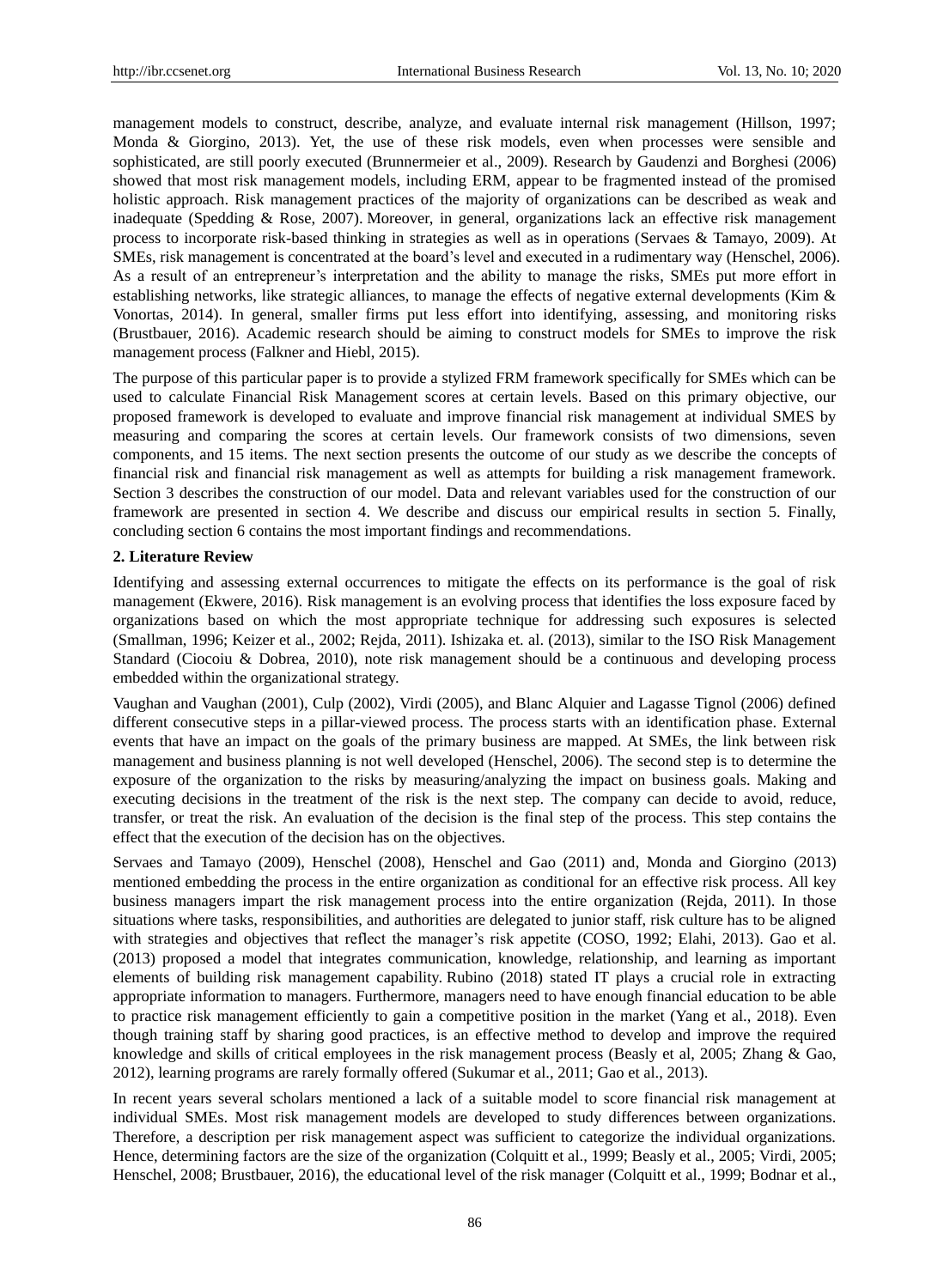2013; van den Boom, 2019), the presence of a risk manager (Beasly et al., 2005) and the degree of decentralization of risk management decisions (Van den Boom, 2019).

Quantitative scoring methods appropriate for risk managers to evaluate and improve risk management practices in literature are scarcely found. Kellermans and Eddleston (2004) applied principal component analysis to determine components, select variables, and to calculate weighting factors per variable. Principal component analysis is probably the most popular multivariate statistical technique that is used to obtain useful information from a large dataset by combining intercorrelated variables into components in a linear way (Abdi & Williams, 2010; Bro & Smilde, 2014). Besides determining the combination of variables in components, PCA also provides the weights needed to calculate the component as a weighted average that best explains the variation of the selected individual variables. Moreover, PCA selects and combines variables and determines the weighting factors which leads to a score that includes information of the underlying variables as much as possible.

## **3. Methodology**

First, a conceptual model to determine a firms' financial risk management (FRM) is constructed. Following Monda and Giorgino (2013) FRM is defined as "a systematic and integrated approach to the management of the total of financial risks that a company faces". Our model (van den Boom, 2019) combines 2 dimensions, 7 components, and 15 items (see table 1). Each item is related to one question in our questionnaire. The number of answering categories per question is put in parentheses. All answering categories are on the ordinal scale.

| Dimensions                     | Components            | Items                              |  |  |  |  |
|--------------------------------|-----------------------|------------------------------------|--|--|--|--|
|                                | A. Identification     | Defining risk areas (5)            |  |  |  |  |
|                                |                       | Prioritizing risk areas (5)<br>2.  |  |  |  |  |
|                                |                       | Risk area targets (4)<br>3.        |  |  |  |  |
|                                | <b>B.</b> Measurement | Risk area exposure (3)<br>4.       |  |  |  |  |
|                                |                       | Risk management software (4)<br>5. |  |  |  |  |
|                                |                       | Satisfaction software (4)<br>6.    |  |  |  |  |
| <b>Risk Management Process</b> | C. Treatment          | Risk attitude (3)<br>7.            |  |  |  |  |
|                                |                       | Learning programs (4)<br>8.        |  |  |  |  |
|                                |                       | 9. Process evaluation (3)          |  |  |  |  |
|                                | D. Evaluation         | 10. Risk area policies (5)         |  |  |  |  |
|                                |                       | 11. Reporting risk process (3)     |  |  |  |  |
|                                |                       | 12. Reporting outcome process (5)  |  |  |  |  |
|                                | E. Policies FRM       | 13. FRM policies firm's level (4)  |  |  |  |  |
| Organizational Structure       | F. Sources FRM        | 14. Sources used (4)               |  |  |  |  |
|                                | G. Targets FRM        | 15. FRM targets firm's level (5)   |  |  |  |  |

Table 1. FRM breakdown in Dimensions, Components, and Items

Secondly, a questionnaire containing item related questions is composed and send out to Dutch SMEs. The answers were transformed into scores on a 1-5 scale. Besides questions related to FRM, questions about characteristics are also included. For an appropriate comparison of the risk management process between firms with different risk areas, adding one question of risk area is sufficient (Kogan & Nikonov, 2009). As a result of a test among 30 risk managers, some questions and answer categories were modified to receive a wider range of responses. The adjusted version, then, is sent out to risk managers at companies that comply with The Commission of the European Communities' (2003) criteria regarding size (10-249 FTEs).

Thirdly, to inform individual firms on how to improve their risk management performance scores on the level of items, components, dimensions, and total are calculated. The Financial Risk Management score for organization X (FRMx) is calculated as the weighted average of the dimension scores of X adjusted for an imbalance between both dimensions.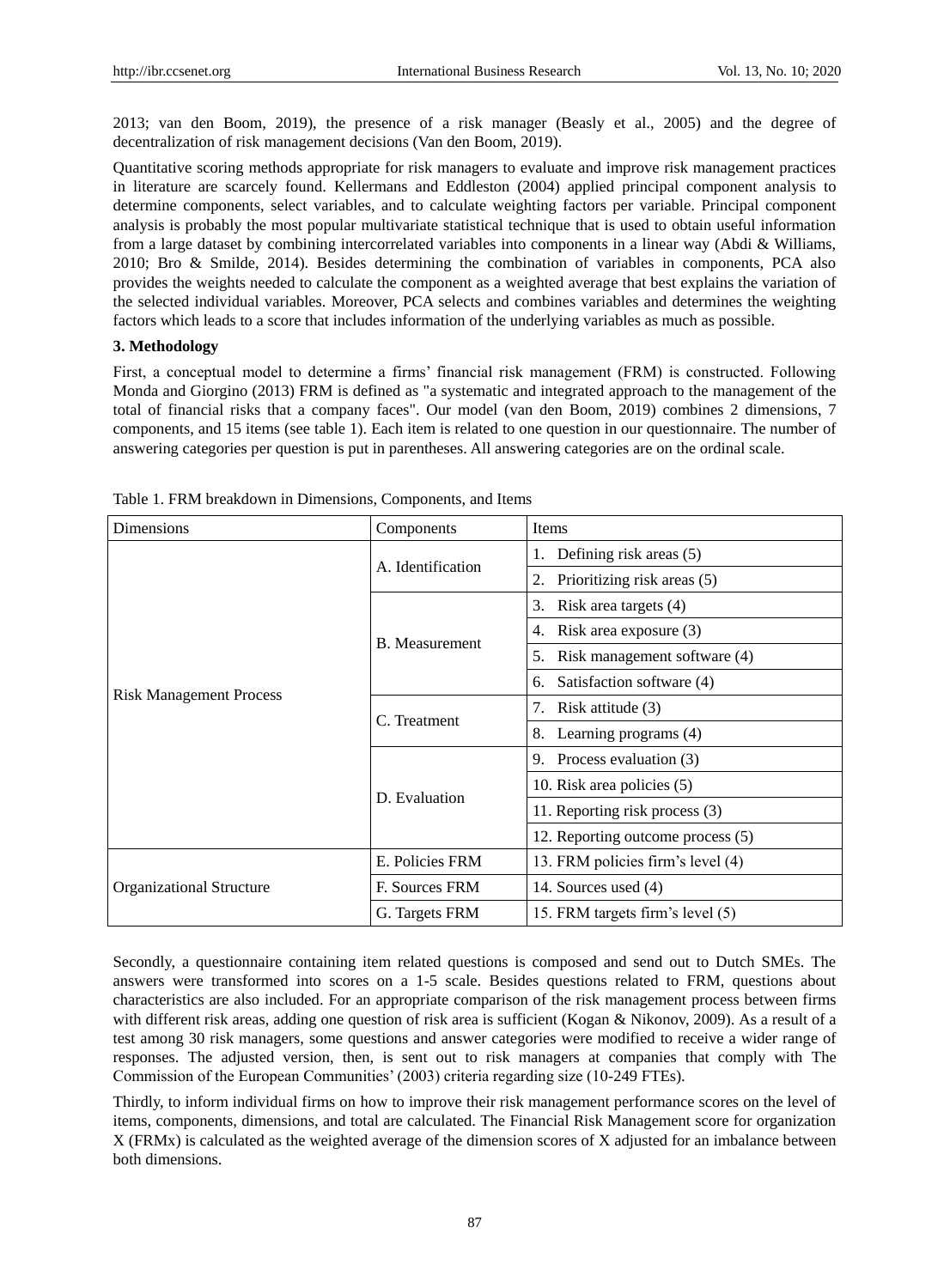$$
FRMx = \sum [FRMp_x, FRMo_x]/2 \times Dfx \qquad (1)
$$

Calculating FRM Dimension scores "FRMp,x" and "FRM o,x" as weighted averages of selected components "C" requires weighting factors "W". For example "Wp,i,x" = weighting factor of process component I of organization X and "Cp,i,x" = score process component I of organization X. Component scores are calculated similarly using the scores of related items. Following Kellermans and Eddleston (2004), Abdi and Williams (2010), and Bro and Smilde (2014)we applied PCA to determine the weighting factors "W".

$$
FRMp, x = \sum (Wp, i * Cp, i, x) / \sum (Wp, i)
$$
 (2)

$$
FRMo, x = \sum (Wo, i * Co, i, x) / \sum (Wo, i)
$$
 (3)

This disparity factor explicitly shows that we appreciate cases with a score of  $(4 + 4)$  higher than a case with scores of  $(5+3)$ . When, in a specific case, the scores of both dimensions are equal, the optimal position is reached shown by a Df equal to 1. The angle between both vectors in figure 1 presents the degree of imbalanced scores of the risk management process and the organizational structure. Moreover, a larger angle leads to a lower Df and thus to a lower FRM score.



Figure 1. Disparity factor, adjusting for imbalance

$$
\text{Dfx=1} - \frac{A\cos\left(\text{FRM}p, x + \text{FRM}o, x\right)}{\sqrt{2} \sqrt{\left(\text{FRM}p, x + \text{FRM}o, x + \text{FRM}o, x * \text{FRM}o, x\right)}}
$$
\n
$$
\tag{4}
$$

Finally, we check the robustness of our model by comparing it to three alternative models. The first [1] alternative calculates FRM directly as the unweighted average of all 15 questions. The second [2] alternative calculates FRM as the weighted averages of the 15 questions directly. Weightings are calculated using principal component analysis. The third [3] alternative calculates FRM as in formula 1 except Df.

## **4. Data and Summary Statistics**

During the period 2013-2016 120 questionnaires were received. 97 cases were sufficient and included in our data set. Characteristics regarding the level, of education of the risk manager and the degree of decentralization as determinants on the level of financial risk management (van den Boom, 2019) are presented in Table 2. This table shows 34% of the participating firms have a risk manager who is educated at a Master's degree or higher. 52 (54%) out of 97 firms organize their financial risk management in a centralized manner. Credit risk 79% and liquidity risk of 47% are mentioned most often as the main significant risk areas.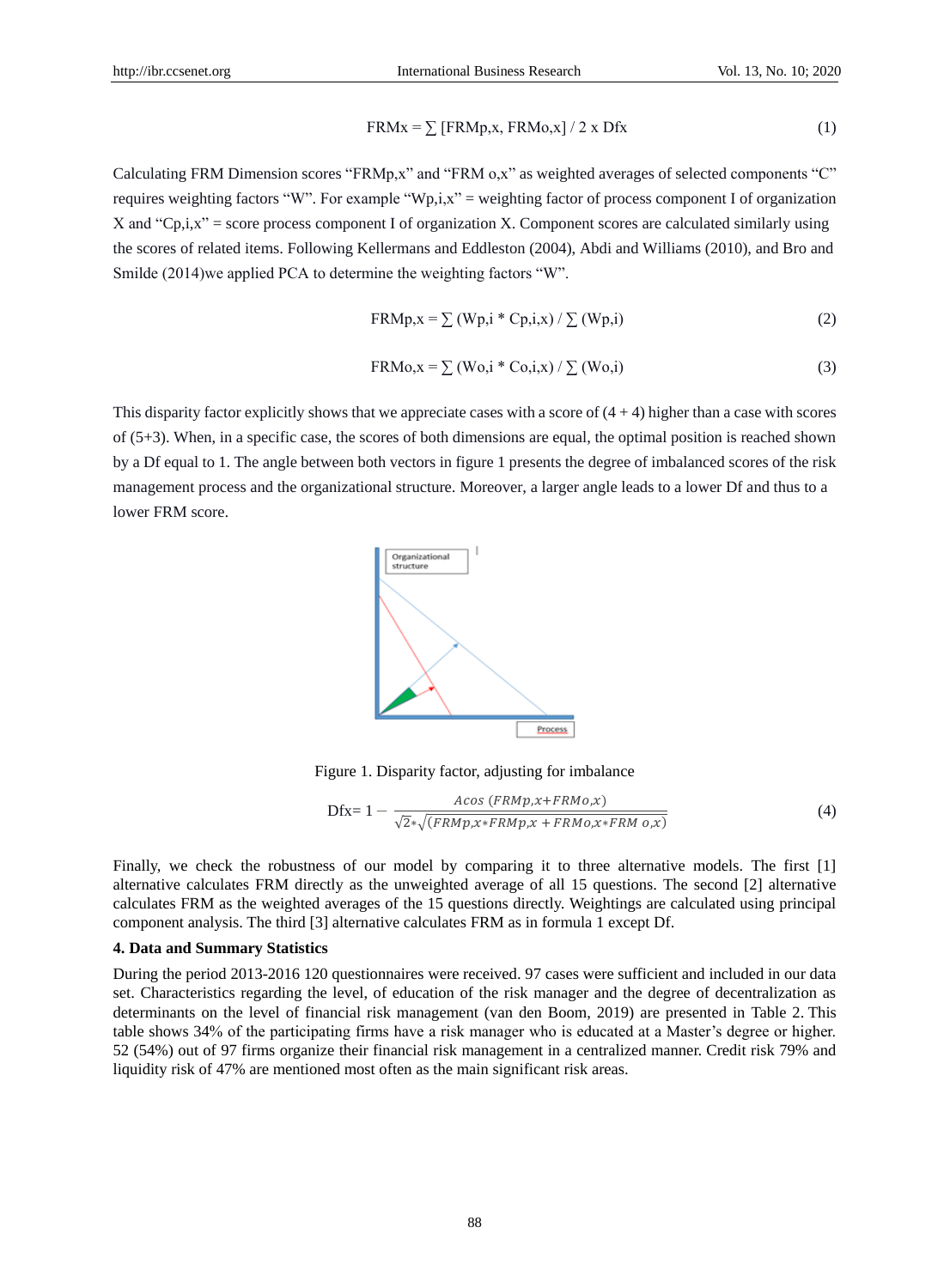|                                | Degree of Decentralization FRM |           |       |  |  |  |  |
|--------------------------------|--------------------------------|-----------|-------|--|--|--|--|
| Educational level risk manager | Central                        | Decentral | Total |  |  |  |  |
| $>$ Bachelor                   | 16                             |           | 33    |  |  |  |  |
| $\leq$ Bachelor                | 36                             | 28        | 64    |  |  |  |  |
| Total                          |                                | 45        | 97    |  |  |  |  |

#### Table 2. Data following the level of education and degree of decentralization FRM

*Note*.  $C = Centrality$ ;  $D = decentralized$ .

## **5. Results**

The results of our study are presented in two parts. First, we build our proposed model by calculating the weighting factors. Second, the robustness of our proposed model is tested by comparing it to some alternatives. Lastly, we test our previous found factors (van den Boom, 2019) to be determinants for FRM at SMEs.

## *5.1 The Proposed Framework*

Table 3 presents the structure of our FRM model. Per level, dimensions-components-items weighting factors are calculated using data of 97 Dutch SMEs. Principal component analysis is only required in those cases where more than two elements are comprised of 1 outcome. The weighting factors in column 5 are used to calculate the process component score of firm X following formula 1;

 $FRMp$ ,  $x = [0.361 * FRMp$ ,  $a$ ,  $x + 0.384 * FRMp$ ,  $b$ ,  $x + 0.169 * FRMp$ ,  $c$ ,  $x + 0.428 FRMp$ ,  $d$ ,  $x$  $[0.361 + 0.384 + 0.169 + 0.428]$ .

| Total       | <b>Dimensions</b>                        | Factor    | Components                    | Factor         | <b>Items</b>                               | Factor |
|-------------|------------------------------------------|-----------|-------------------------------|----------------|--------------------------------------------|--------|
|             |                                          | dimension |                               | component      |                                            | item   |
|             |                                          |           | Identification<br>А.          |                | Defining risk areas<br>1.                  | 0.623  |
|             |                                          |           | (Cp,a,x)                      | $0.361$ (Wp,a) | 2.<br>Prioritizing risk areas              | 0.623  |
|             |                                          |           |                               |                | 3.<br>Risk area targets                    | 0.288  |
|             |                                          | 0.544     | Measurement<br>$\mathbf{B}$ . |                | Risk area exposure<br>4.                   | 0.388  |
|             | <b>Risk</b>                              |           | (Cp,b,x)                      | $0.384$ (Wp,b) | 5 <sub>1</sub><br>Risk management software | 0.459  |
|             | Management<br>Process<br>(FRMp, x)       |           |                               |                | Satisfaction software<br>б.                | 0.430  |
|             |                                          |           | C.<br>Treatment               |                | 7.<br>Risk attitude                        | 0.601  |
|             |                                          |           | (Cp,c,x)                      | $0.169$ (Wp,c) | Learning programs<br>8.                    | 0.601  |
| <b>FRMx</b> |                                          |           |                               |                | 9.<br>Process evaluation                   | 0.313  |
|             |                                          |           | Evaluation<br>D.              |                | 10. Risk area policies                     | 0.289  |
|             |                                          |           | (Cp,d,x)                      | $0.428$ (Wp,d) | 11. Reporting risk process                 | 0.329  |
|             |                                          |           |                               |                | 12. Reporting outcome process              | 0.362  |
|             |                                          | 0.544     | E. Policies FRM               | $0.438$ (Wo,e) |                                            |        |
|             | Organizational<br>Structure<br>(FRMo, x) |           | (Co,e,x)                      |                | 13. FRM policies firm's level              |        |
|             |                                          |           | F. Sources FRM                | $0.342$ (Wo,f) | 14. Sources used                           |        |
|             |                                          |           | (Co,f,x)                      |                |                                            |        |
|             |                                          |           | G.Targets<br><b>FRM</b>       | $0.426$ (Wo,g) | 15. FRM targets firm's level               |        |
|             |                                          |           | (Co,g,x)                      |                |                                            |        |

## Table 3. Breakdown FRM and weighting factors

*Note.* RMP = Risk Management Process; OS = Organizational Structure; FRM = Financial Risk Management.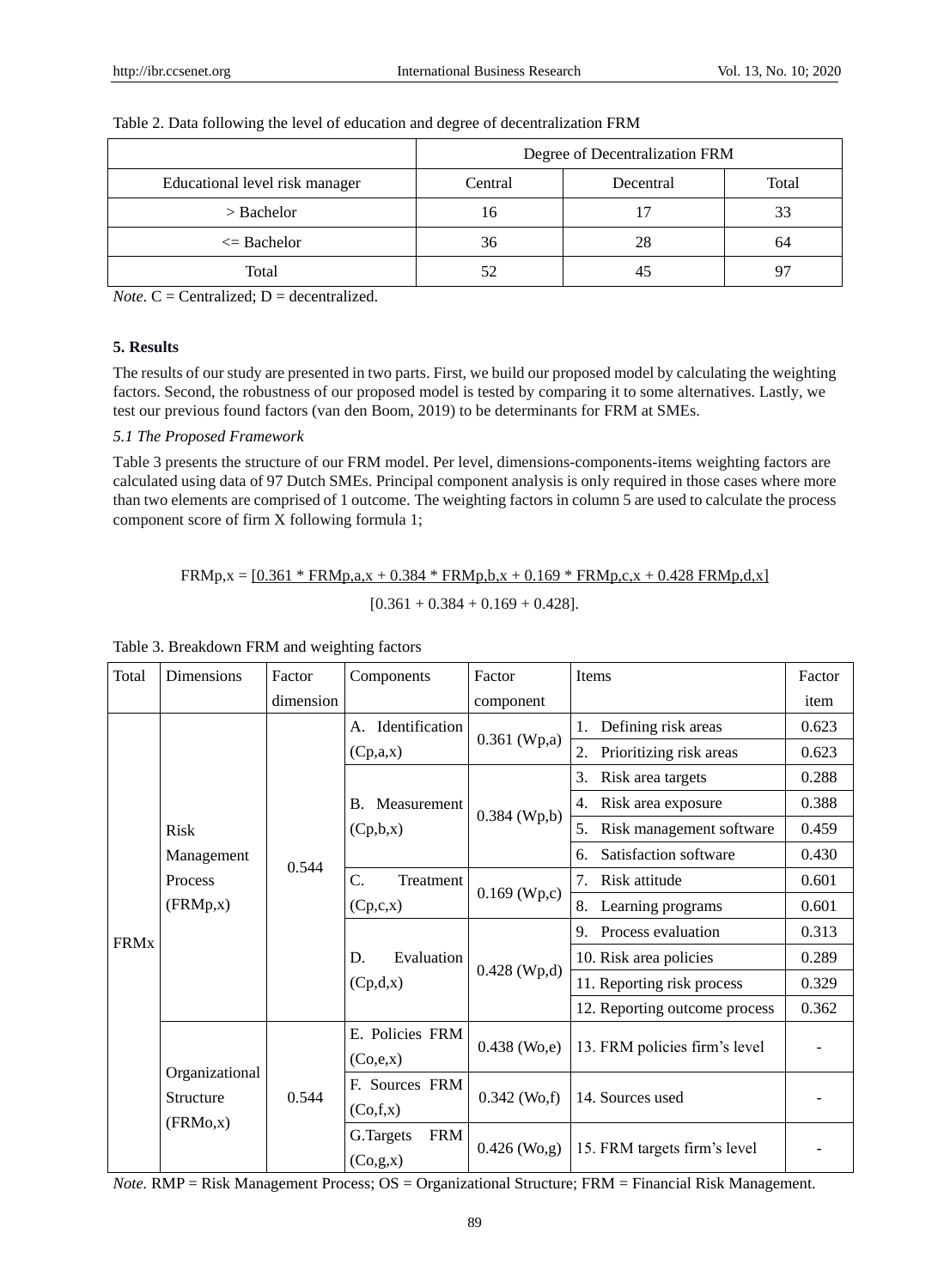Descriptives by means (column 2), standard deviations (column 3), and correlations (columns 4-5) of dimensions, disparity, and FRM scores are presented in table 4. The risk process mean (6.54) is the weighted average of all firms' Risk process dimension scores. FRM scores are the weighted averages of the Risk process and Organizational structure scores multiplied with the calculated disparity factor (0.89). Df is calculated on a 0-1 scale following formula 4. The bold and shaded cells indicate significant correlations at a 1% level. Next, the positive correlation (0.679) between Process and Organization implies a strong relationship, also visible in the Df which meets 0.89.

Next, 27% of all firms have a lower FRM score than the average minus standard deviation (3.378) and 22% of the scores exceed the average score plus the standard deviation (7.746). In addition to this spread, the standard deviation (2.184) implies applying our proposed model, where items are combined to single FRM scores, show a sufficient distribution of our data.

| Pearson Correlation, n=97 | <b>FRM</b>  |             |            |          |
|---------------------------|-------------|-------------|------------|----------|
| Dimension                 |             | Mean St.dev | <b>RMP</b> | OS       |
| <b>RMP</b>                | 6.536 1.504 |             |            |          |
| <b>OS</b>                 | 5.773 2.731 |             | $.679***$  |          |
| <b>FRM</b>                |             | 5.562 2.184 | $.802**$   | $.963**$ |

Table 4. Descriptives and correlations FRM Dimension and Components

\*\*. Correlation is significant at the 0.01 level (2-tailed).

*Note.* **RMP** = Risk Management Process;  $OS =$  Organizational Structure; Df = Disparity factor; FRM = Financial Risk Management;

#### *5.2 Robustness of Our Proposed Model*

To check the robustness of the model a comparison of the scores of our model scores to alternative models is executed. As a first alternative, we omit the disparity factor. A second alternative calculates FRM scores when weighting factors are omitted. A third alternative calculated FRM scores directly as weighted averages of item scores. The fourth alternative also calculates FRM scores directly, but without weighting factors. When weighting factors are included PCA is used.

Table 5 shows summary statistics of four alternative models and our proposed model, including means (column 2), standard deviations (column 3), and correlations (column 4-7). FRM direct unweighted is calculated as the unweighted average of the 15 item scores. FRM indirect unweighted is calculated similarly to our proposed model except for weighting factors. FRM direct weighted scores are calculated as the weighted average of all 15 questions. Alternative 4 is calculated in the same manner as our proposed model except for Df. All weighting factors are calculated using principal component analysis.

Table 5 shows a relatively low average FRM score (5.56) of our proposed model is related to the addition of Df (mean  $Df = 0.89$ ). We notice that our model shows the highest distribution by the standard deviation (2.184). Also, a strong correlation with the alternative models  $(>0.933)$ . We conclude the robustness of our model is sufficient. Moreover, we use our model to explore determinants for FRM at SMEs in the next section.

| Alternative models<br>Pearson Correlations, n=97 |       |                         |                            |               |           |           |  |  |
|--------------------------------------------------|-------|-------------------------|----------------------------|---------------|-----------|-----------|--|--|
| FRM scores, alternatives, and proposed           | Mean  | St.dev                  | $\mathbf{1}$               | $\mathcal{L}$ |           | 4         |  |  |
| 1. FRM direct unweighted                         | 6.344 | 1.680                   |                            |               |           |           |  |  |
| 2. FRM indirect unweighted                       | 4.710 | 1.316                   | $.983***$                  |               |           |           |  |  |
| 3. FRM direct weighted                           | 5.178 | 1.551                   | $.989***$                  | $.974***$     |           |           |  |  |
| 4. FRM indirect weighted                         | 6.121 |                         | $2.016$ .956 <sup>**</sup> | $.982**$      | $.969**$  |           |  |  |
| 5. FRM indirect weighted Df (proposed)           | 5.562 | 2.184 $.933**$ $.960**$ |                            |               | $.952***$ | $.989***$ |  |  |

Table 5. Descriptives and correlations 4 FRM models

\*\*. Correlation is significant at the 0.01 level (2-tailed).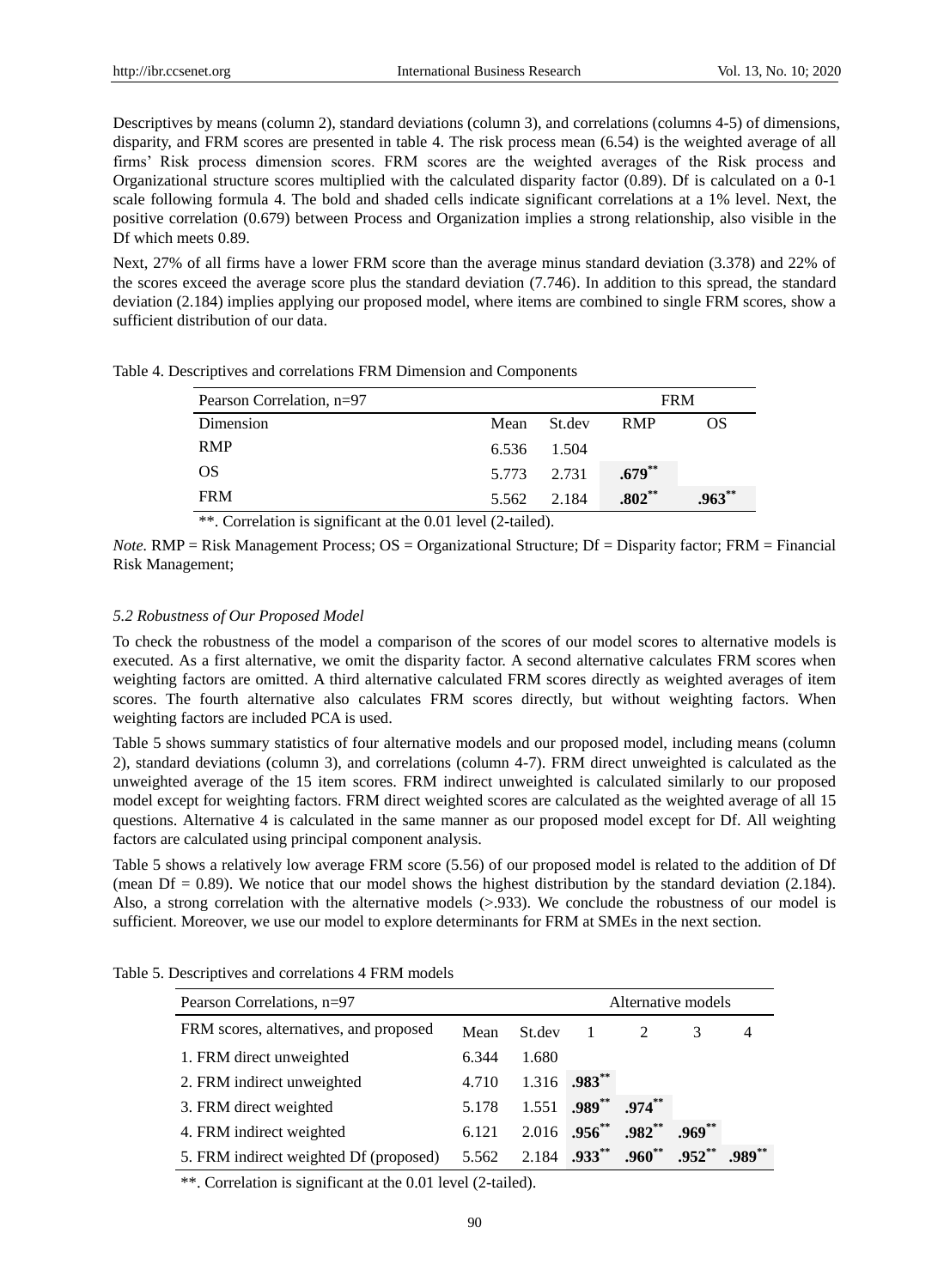## *5.3 Determinants of Financial Risk Management*

Following our previous study (van den Boom, 2019) we examine two possible determinants, the educational level of the risk manager and the degree of decentralization as possible determinants by using our scoring model. Also, we include size and number of subsidiaries as possible determinants control variables. The control variables are positively correlated with each other. Additionally, all VIFs are < 1.033 which implies non-multicollinearity and thus independent variables.

Table 6 shows p-scores as the results of t-tests. We tested the equalities of standard deviations amongst the comparing groups using Levene's t-test. For none were tested positive, we select p-scores equal variances not assumed. Means are shown per group. Also, per group n is shown. Per variable, p-scores are shown on process, organization, disparity factor, and FRM. Bold p-scores meet the criterion of  $< 0.1$ . Table 6 confirms the relevance of the educational level at both dimensions as a total level. Noticeably, our study implies the number of subsidiaries is a determinant for organizational structure as well as for the total FRM score. Also, the degree of decentralization is strongly correlated to the risk management process.

| Mean per group    | Subs     |      |       | Educ     |          |       | <b>Size</b> |          |       | Dec     |           |       |
|-------------------|----------|------|-------|----------|----------|-------|-------------|----------|-------|---------|-----------|-------|
| and sign. T-test. |          |      |       | $\leq$   | $\geq$   |       | <           | $50 - <$ |       |         |           |       |
|                   | $\Omega$ | >0   |       | bachelor | bachelor |       | 50          | 250      |       | Central | Decentral |       |
| $\mathbf N$       | 39       | 58   | sign. | 54       | 43       | sign. | 33          | 64       | sign. | 52      | 47        | sign. |
| <b>RMP</b>        | 6.22     | 6.65 | .186  | 6.13     | 6.91     | .120  | 6.20        | 6.62     | .219  | 6.12    | 6.89      | .013  |
| <b>OS</b>         | 5.01     | 6.27 | .031  | 5.25     | 6.41     | .041  | 5.28        | 6.01     | .231  | 5.51    | 6.06      | .339  |
| Df                | 0.87     | 0.90 | .157  | 0.88     | 0.90     | .109  | 0.87        | 0.90     | .184  | 0.88    | 0.90      | .381  |
| <b>FRM</b>        | 5.02     | 5.92 | .048  | 5.10     | 6.15     | .018  | 5.12        | 5.79     | .158  | 5.23    | 5.95      | .105  |

Table 6. Results t-test: control variables and FRM scores

*Note.* Subs = number of subsidiaries; Educ = educational level; Dec = degree of decentralization; RMP = Risk Management Process; OS = Organizational Structure; Df = Disparity factor; FRM = Financial Risk Management.

## **6. Conclusions**

In this study, we developed a suitable FRM model to measure the level of financial risk management and used to explore possible determinants. FRM contains two main themes, risk process and an organization to embed the risk process. We've abstracted 15 risk management items and calculated weighting factors linked to one of the dimensions. Scores on the level of components, dimensions, and the total FRM are calculated as weighted averages using PCA as a method to calculate the weighting factors. A disparity factor is added to calculate the final FRM score for adjustment for imbalanced effort a firm puts into managing the process and in embedding the process in the entire organization. A disparity factor of .89 implies a small difference in the effort SMEs put into process and organization. The scores of process, organization, and FRM show sufficient variances. By comparing our proposed model to alternatives by correlations (> .925) we found confirmation in the use of our model for our purpose.

The contribution to risk management literature of this article is two-folded. First, we construct a new model suitable for financial risk management for SMEs. SMEs can use this model to review and approve by pointing concrete steps in the process of developing and improving their risk management. Second, our study confirms the level of education of the financial risk manager to be a determinant for the FRM score. Especially, our study implies that highly educated risk managers pay more attention to the organizational structure. Also, SMEs that contain subsidiaries reach a higher score on the risk management process as well as on FRM total. Our study cannot confirm the degree of decentralization, found in our previous study, as a determinant for the FRM score. Hence, we found implications decentralized firms put more effort into the risk management process than in the organizational structure to embed the process.

The practical value of our proposed model lies in the application for the risk manager to examine and improve their FRM by the insights the scores give at the level of items, components, and dimensions.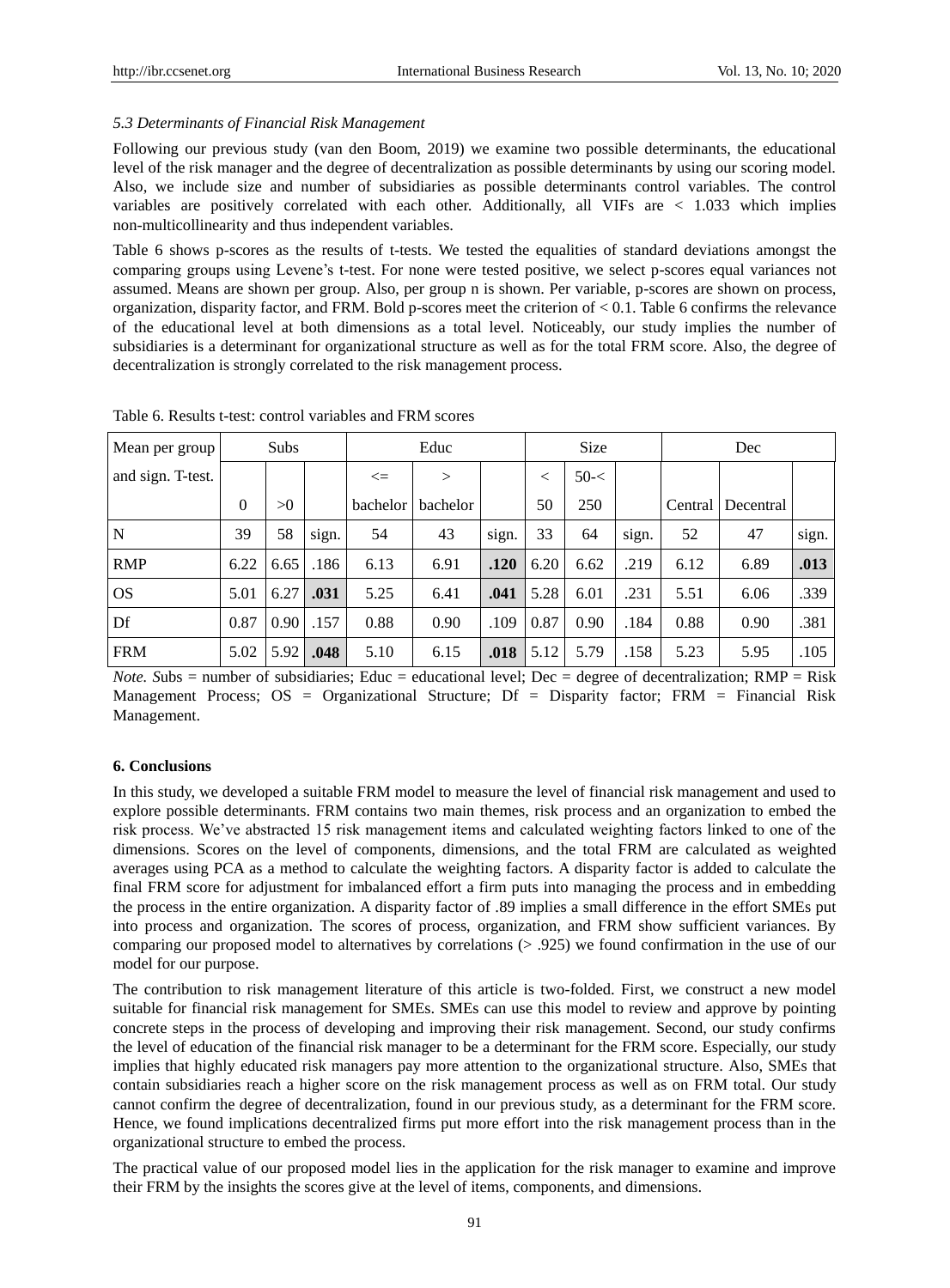#### **References**

- Abdi, H., & Williams, L. J. (2010). Principal component analysis. *Wiley interdisciplinary reviews: computational statistics*, *2*(4), 433-459. https://doi.org/10.1002/wics.101
- Beasly, M. S., Clune, R., & Hermanson, D. R. (2005). Enterprise Risk Management: An empirical analysis of factors associated with the extent of implementation. *Journal of Accounting and Public Policy*, *24,* 521-531. https://doi.org/10.1016/j.jaccpubpol.2005.10.001
- Belás, J., Dvorský, J., Kubálek, J., & Smrčka, L. (2018). Important factors of financial risk in the SME segment. *Journal of International Studies*, *11*(1), 80-92. https://doi.org/10.14254/2071-8330.2018/11-1/6
- Blanc Alquier, A. M., & Lagasse Tignol, M. H. (2006). Risk management in small-and medium-sized enterprises. *Production Planning & Control*, *17*(3), 273-282. https://doi.org/10.1080/09537280500285334
- Bodnar, G. M., Consolandi, C. G., & Jaiswal-Dale, A. (2013). Risk Management for Italian Non-Financial Firms: Currency and Interest rate Exposure. *European Financial Management*, *19*(5), 887-910. https://doi.org/10.1111/j.1468-036X.2012.00659.x
- Bodnar, G. M., Giambona, E., Graham, J. R., Harvey, C. R. & Marston, R. C. (2011). Managing Risk Management. AFA 2012 Chicago Meetings Paper. https://doi.org/10.2139/ssrn.1787144
- Bro, R., & Smilde, A. K. (2014). Principal component analysis. *Analytical Methods*, *6*(9), 2812-2831. https://doi.org/10.1039/C3AY41907J
- Brunnermeier, M. K., Crockett, A., Goodhart, Ch., Persaud, A., & Shin, H. S. (2009). The Fundamental Principles of Financial Regulation. *The Geneva reports on World Economy 11*.
- Brustbauer, J. (2016). Enterprise risk management in SMEs: Towards a structural model. *International Small Business Journal, 34*(1), 70-85. https://doi.org/10.1177/0266242614542853
- Burgstaller, J., & Wagner, E. (2015). How do family ownership and founder management affect capital structure decisions and adjustment of SMEs? *The Journal of Risk Finance*. https://doi.org/10.1108/JRF-06-2014-0091
- Ciocoiu, C. N., & Dobrea, R. C. (2010). The role of standardization in improving the effectiveness of integrated risk management. In *Advances in Risk Management.* IntechOpen.
- Colquitt, L. L., Hoyt, R. E., & Lee, R. B. (1999). Integrated risk management and the role of the risk manager, *Risk Management and Insurance Review*, *2*(3), 43-61. https://doi.org/10.1111/j.1540-6296.1999.tb00003.x
- Culp, C. L. (2002). The Revolution in Corporate Risk Management: A Decade of Innovations in Process and Products. *Journal of Applied Corporate Finance*, *14*(4), 8-27. https://doi.org/10.1111/j.1745-6622.2002.tb00445.x
- Dionne, G. (2013). Risk Management: History, definition and critique. White paper. *Cahier de echerché*, 13-02. https://doi.org/10.1111/rmir.12016
- Ekwere, N. (2016). Framework of effective risk management in small and medium enterprises (SMEs): a literature review. *Bina Ekonomi*, *20*(1), 23-46.
- Elahi, E. (2013). Risk management: the next source of competitive advantage. *Foresight*. https://doi.org/10.1108/14636681311321121
- Falkner, E. M., & Hiebl, M. R. (2015). Risk management in SMEs: a systematic review of available evidence. *The Journal of Risk Finance*, *16*(2), 122-144. https://doi.org/10.1108/JRF-06-2014-0079
- Fetisovová, E. (2012). Actual problems of small-medium enterprise finance. *Bratislava: Ekonóm*.
- Gao, S. S., Sung, M. C., & Zhang, J. (2013). Risk management capability building in SMEs: A social capital perspective. *International Small Business Journal*, *31*(6), 677-700. https://doi.org/10.1177/0266242611431094
- Gaudenzi, B., & Borghesi, A. (2006). Managing risks in the supply chain using the AHP method. *The International Journal of Logistics Management*. https://doi.org/10.1108/09574090610663464
- Glaum, M. (2002). The Determinants of Selective Exchange Risk Management- Evidence from German Non-Financial Corporations. *Journal of Applied Corporate Finance, 14*(4), 108-121. https://doi.org/10.1111/j.1745-6622.2002.tb00454.x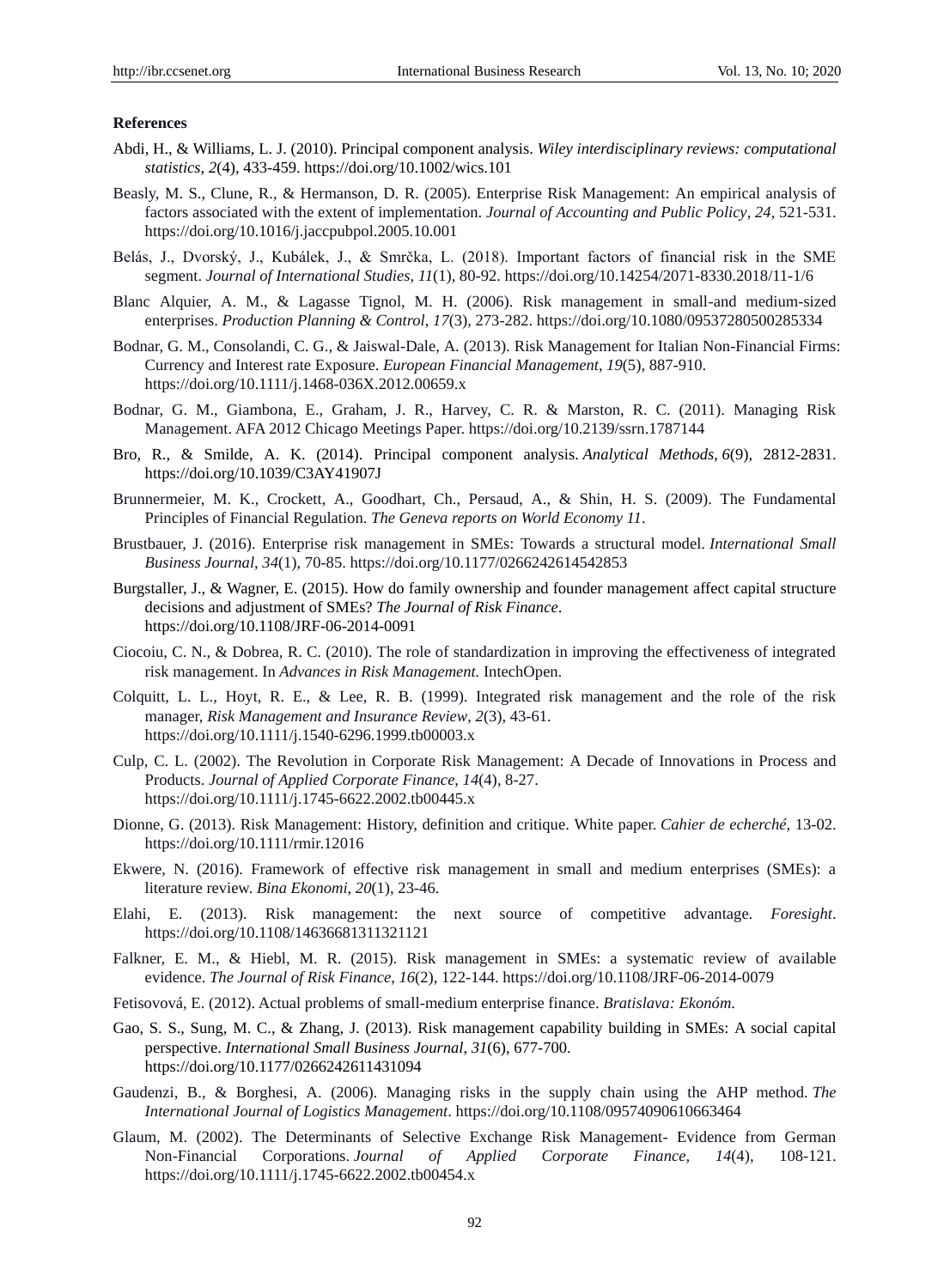- Henschel, T. (2006). Risk management practices in German SMEs: an empirical investigation. *International Journal of Entrepreneurship and Small Business*, *3*(5), 554-571. https://doi.org/10.1504/IJESB.2006.010543
- Henschel, T. (2008). Risk Management Practices of SMEs: Evaluating and Implementing Effective Risk Management Systems. *Erich Schmidt Verlag GmbH & Co*., Berlin.
- Henschel, T., & Gao, S. (2011). Risk management practices of Scottish, Chinese and German Small and Medium-sized Enterprises (SMEs): A cross-country study. *G. Marx und U. Schindler (ed.) Unternehmensführung. Õkonomische under Juristische Aspekte, Shaker Verlag, Aachen, Germany*, 63-72.
- Hillson, D. A. (1997). Towards a Risk Maturity Model. *The International Journal of Project & Business Risk Management*, *1,* 35-45.
- Husain, D., & Windsperger, J. (2010). Multi-unit ownership strategy in franchising: Development of an integrated model. *Journal of Marketing Channels*, *17*(1), 3-31. https://doi.org/10.1080/10466690903435752
- Ishizaka, A., Labib, A., Beauchamp-Akatova, E., & Curran, R. (2013). From initial risk assessments to system risk management. *Journal of Modelling in Management*. https://doi.org/10.1108/JM2-01-2011-0008
- Keizer, J. A., Dijkstra, L., & Halman, J. I. (2002). Explaining innovative efforts of SMEs.: An exploratory survey among SMEs in the mechanical and electrical engineering sector in The Netherlands. *Technovation*, *22*(1), 1-13. https://doi.org/10.1016/S0166-4972(00)00091-2
- Kellermanns, F. W., & Eddleston, K. A. (2004). Feuding families: When conflict does a family firm good. *Entrepreneurship Theory and Practice*, *28*(3), 209-228. https://doi.org/10.1111/j.1540-6520.2004.00040.x
- Kim, Y., & Vonortas, N. S. (2014). Managing risk in the formative years: Evidence from young enterprises in Europe. *Technovation*, *34*(8), 454-465. https://doi.org/10.1016/j.technovation.2014.05.004
- Kogan, I., & Nikonov, V. (2009, November). How can ISO management system standards contribute to mitigate business risks. In *International Conference on Risk Assessment and Management, Geneva, November*.
- Lam, J. (2003). Ten predictions for risk management. *RMA JOURNAL*, *85*(8), 84-87.
- Lavia López, O., & Hiebl, M. R. (2015). Management accounting in small and medium-sized enterprises: current knowledge and avenues for further research. *Journal of Management Accounting Research*, *27*(1), 81-119. https://doi.org/10.2308/jmar-50915
- MacCrimmon, K., & Wehrung, D. A. (1986). The management of uncertainty: Taking risks. *New York*.
- March, J. G., & Shapira, Z. (1987). Managerial perspectives on risk and risk-taking. *Management Science*, *33*(11), 1404-1418. https://doi.org/10.1287/mnsc.33.11.1404
- Matthews, C, H., & Scott, S. G. (1995). Uncertainty and Planning in Small and Entrepreneurial Firms: An Empirical Assessment. *Journal of Small Business Management, 33*(4), 34-52.
- Monda, B., & Giorgino, M. (2013). An ERM Maturity Model. Available at SSRN. https://doi.org/10.2139/ssrn.2198944
- Offiong, A., Udoka, C. O., & Bassey, J. G. (2019). Financial Risk and Performance of Small and Medium Enterprises in Nigeria. *Investment Management and Financial Innovations*, *16*(4). https://doi.org/10.21511/imfi.16(4).2019.10
- Ozkan, A. (1996). *Costs of financial distress and capital structure of firms* (Doctoral dissertation, University of York).
- Rejda, G. E. (2011). *Principles of risk management and insurance*. Pearson Education India.
- Rubino, M. (2018). A comparison of the main ERM frameworks: how limitations and weaknesses can be overcome implementing IT governance. *International Journal of Business and Management*, *13*(12), 203-214. https://doi.org/10.5539/ijbm.v13n12p203
- Servaes, H., & Tamayo, A. (2009). The Theory and Practice of Corporate Risk Management, *Journal of Applied Corporate Finance, 21*(4), 60-78. https://doi.org/10.1111/j.1745-6622.2009.00250.x
- Smallman, C. (1996). Risk and organizational behavior: a research model. *Disaster Prevention and Management: An International Journal*, *5*(2), 12-26. https://doi.org/10.1108/09653569610112880
- Spedding, L. S., & Rose, A. (2007). *Business risk management handbook: A sustainable approach*. Elsevier.